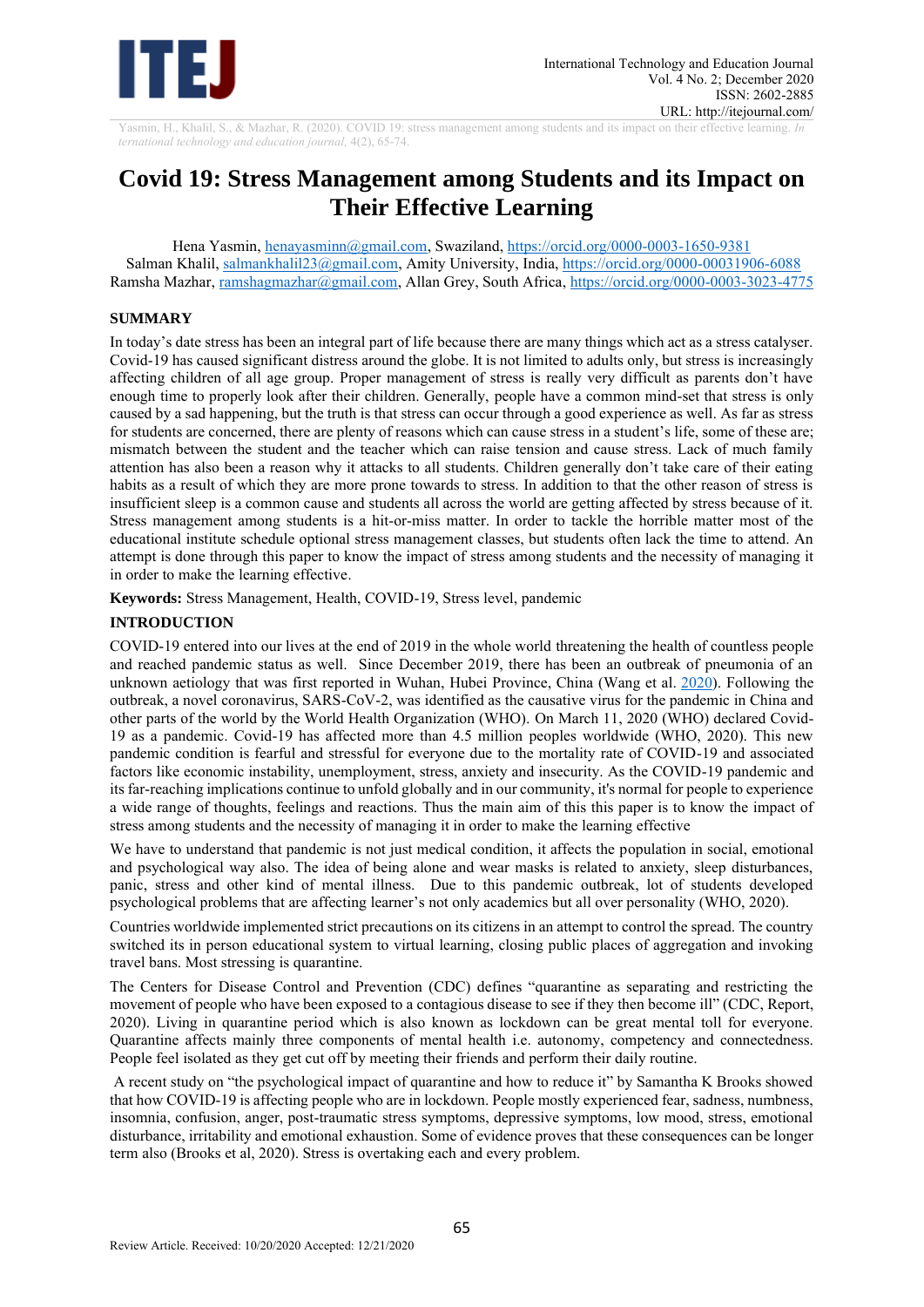Hans Selye defines stress as "Stress is the nonspecific response of the body to any demand"(Fink, 2009). Everyone experiences stress at some point in life. Hans Selye, a scientist who popularized the concept of stress, said, "Stress as a scientific concept suffers the misfortune of being too widely known and too poorly understood." Despite the fact that stress is one of the most common human experiences, it is surprisingly difficult to define. Scientists say that stress is a force or event that impairs normal stability, balance or functioning. The following example may make stress easier to understand.

The stress of a strong wind might alter the balance of a suspension bridge so that the bridge swings from side to side. Usually people do not even notice the gentle swaying as they drive across the bridge. When the wind increases, the swaying of the bridge becomes obvious to everyone. Although this swaying might make someone uncomfortable or anxious, it is actually the way that the bridge copes with stress. If the bridge did not sway at all, it would be brittle and more likely to be damaged by the stress of the wind. If the strength of the wind increased dramatically, so that the limits of the bridge were exceeded, the bridge could actually collapse. Stress in our lives is like that wind. Although stress is often present, it usually goes unnoticed. Sometimes the stress that people experience makes them feels shaky or frightened, as if them, like that bridge, were at risk of collapse. Usually this fear is unrealistic, and people's foundations are much sturdier than they think. Occasionally, one truly is at risk of collapse; it is critically important to recognize this risk. Most often, however, the real risk that comes from stress is that, over many years, it will damage people's health and detract from their quality of life.

In today's date stress has been an integral part of life and the body's reaction to a challenge because it is not limited to adults only, but stress is increasingly affecting children of all age group. Current situation of COVID 19 act as a catalyst in increasing student's stress. Undoubtedly, stress has become the number one reported impediment to academic performance. Some levels of stress can actually be good for us, as the right kind of stress can sharpen the mind and reflexes and encourages us toward change and growth. It is your fight-or-flight response to challenges you see in the world. This natural reaction has certain physical effects on the body to allow you to better handle these challenges, such as increased heart rate and blood circulation. While it can manifest differently for each individual, it is noted that everyone feels stress at some point in their lives, regardless of age, gender, or circumstance (Currie et al, 2016). However, when stress exists for an extended period of time, they can become a burden or even a health risk.

A certain amount of stress is an inevitable and useful part of studying. It assists students to work harder, be focused and return to study rather than doing other things. However, if students are too stressed, they cannot study effectively (Gale et al, 2018). It is important to distinguish between stress that assists students to study and stress that prevents students from studying effectively. Everywhere we go, we hear people complaining that students don't concentrate on learning. We see several consultants, trainers, and life coaches assist other people with attaining it. Beyond doubt, stress management has been one of the catchphrases for student's commitment towards their performance on academics, student's relation with fellow students, the more they try or worry the less they can study effectively.

## **Symptoms and Signs of Stress**

Stress isn't just a physical reaction; it can also affect your emotions, behaviour, and cognition (Dangi et al, 2020). Just as everyone is stressed by different things, everyone experiences its effects in different ways. Depending on the individual and the cause of the stress, the number of symptoms from each category can vary. An overview of types of symptoms that may be present in someone suffering from stress is given in Table 1. Certain signs of stress can be confused with other ailments. Be sure to understand how it affects you so you can correctly identify when you are experiencing stress. Some of the most common signs and symptoms according to American Psychological Association are:

Table 1: Signs and Symptoms of stress among students.

| • Physical Symptoms                               | • Emotional Symptoms                                     | • Cognitive Symptoms                                       | • Behavioral Symptoms                                                                                                                                                                                                                                                                        |
|---------------------------------------------------|----------------------------------------------------------|------------------------------------------------------------|----------------------------------------------------------------------------------------------------------------------------------------------------------------------------------------------------------------------------------------------------------------------------------------------|
| • Irregular<br>bowel<br>movements                 | $\bullet$ Less<br>than<br>normal<br>patience             | • Impaired concentration<br>with<br>$\bullet$ Trouble      | • Change in eating habits<br>• Change in sleeping habits<br>• New or increased use of<br>drugs, tobacco or drugs<br>• Nail biting<br>$\bullet$ Pacing<br>• Abnormal failure or delay to<br>complete<br>everyday<br>responsibilities<br>• Significant change in school<br>or work performance |
| twitching<br>• Involuntary<br>or shaking          | $\bullet$ Feelings<br>of<br>sadness<br>and/or depression | things,<br>remembering<br>homework<br>such<br><b>as</b>    |                                                                                                                                                                                                                                                                                              |
| • Irregular<br>missed<br><sub>or</sub><br>periods | $\bullet$ Feelings<br>being<br>of<br>overwhelmed         | assignments or deadlines<br>• Chronic worrying             |                                                                                                                                                                                                                                                                                              |
| • Getting sick more often<br>than normal          | • Restlessness<br>eliminated<br>$\bullet$ Reduced or     | thoughts<br>$\bullet$ Anxious<br><sub>or</sub><br>feelings |                                                                                                                                                                                                                                                                                              |
| • Reduced libido                                  | desire for activities once                               | impaired<br>$\bullet$ Reduced<br>or<br>judgment            |                                                                                                                                                                                                                                                                                              |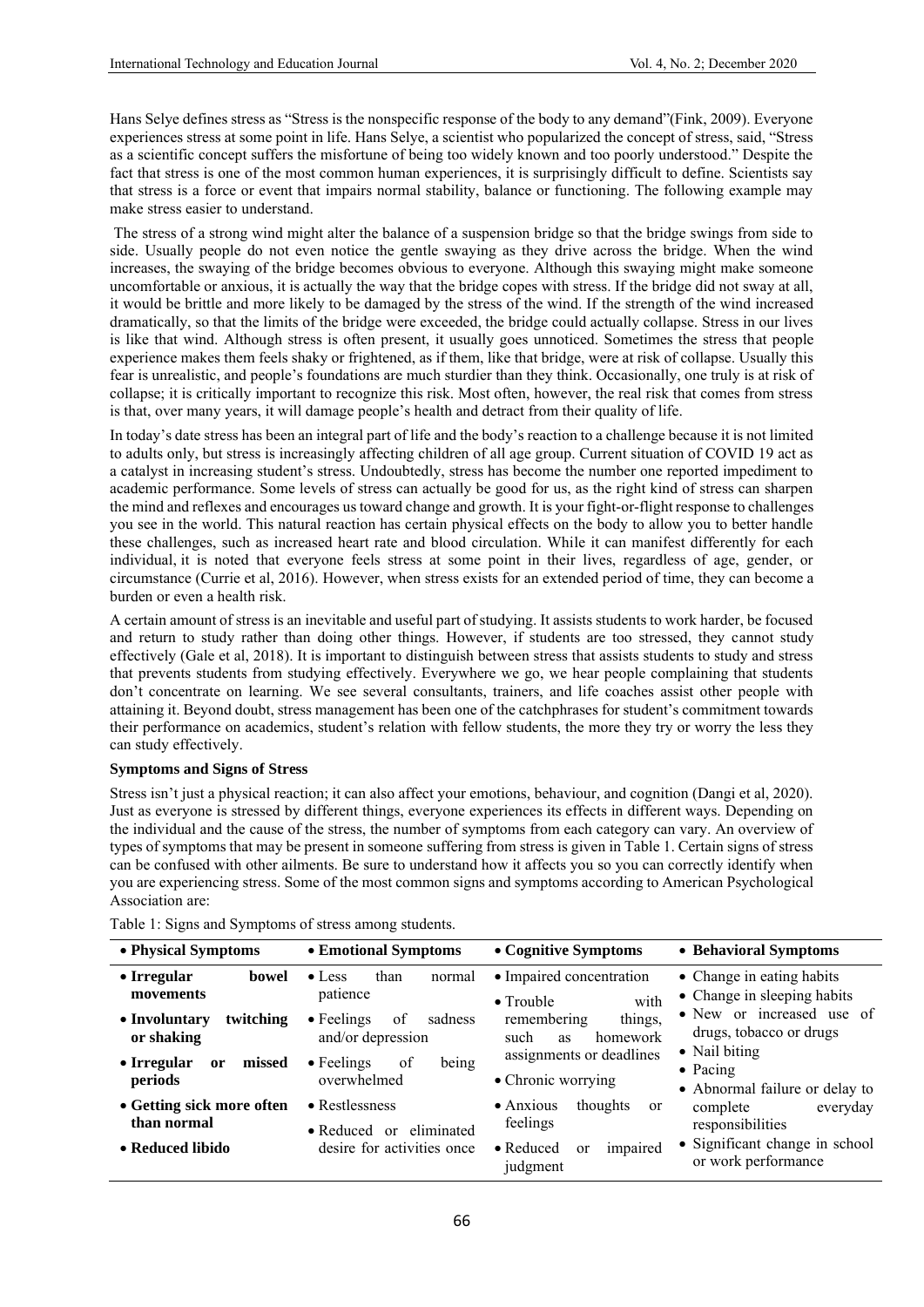| $\bullet$ Chest pain<br>with<br><sub>or</sub><br>without tachycardia | regularly<br>enjoyed<br>or<br>done                                                | • Impaired<br>speech<br>(mumbling or stuttering) | • Unusual desire for social<br>isolation                   |
|----------------------------------------------------------------------|-----------------------------------------------------------------------------------|--------------------------------------------------|------------------------------------------------------------|
| • Headaches                                                          | • Irritability                                                                    | • Repetitive or unwanted                         | • Frequent lying                                           |
| • Nausea                                                             | • Sense of isolation                                                              | thoughts                                         | • Trouble getting along with<br>peers, such as co-workers, |
| • Muscle aches                                                       | • Trouble coping<br>with                                                          |                                                  | classmates or teacher.                                     |
| • Trouble sleeping                                                   | life's issues                                                                     |                                                  |                                                            |
| $\bullet$ Heartburn<br>or<br>indigestion                             | $\bullet$ More<br>frequent<br><sub>or</sub><br>pessimistic<br>extreme<br>attitude |                                                  |                                                            |
| $\bullet$ Fatigue                                                    |                                                                                   |                                                  |                                                            |
| • Flushed skin                                                       |                                                                                   |                                                  |                                                            |
| • Clenched teeth                                                     |                                                                                   |                                                  |                                                            |
| changes<br>• Unusual<br>in<br>weight.                                |                                                                                   |                                                  |                                                            |

Source: (Hunsley et al, 2020)

Though, it is a universal human experience, it was revealed that defining and measuring stress is difficult because "there has been no definition of stress that everyone accepts" and "people have very different ideas with respect to their definition of stress." They also state that a definition of stress is incomplete without mention of good stress (called eustress), its physical effects, or the body's instinctive fight-or-flight response. Based on current situation stress can be differentiated into different levels (Veena, 2016).

#### **Levels of stress**

#### **Acute stress**

Acute stress is the most common form that every person experiences during the course of their life and is the result of recent or anticipated stressors. It can be both positive and negative. It arises quickly in response to unexpected or alarming events. Typically, it fades quickly, either on its own or once the stressful event is over. Acute stress doesn't often lead to serious health problems. For example, the pre conceived stress learners experienced just before writing test or exams; riding a roller coaster can cause acute stress, but in a thrilling way. The excitement before a fun event is a type of positive acute stress. Getting into a car accident is negative acute stress. As long as the acute stress doesn't last for extended periods or occur too frequently, there is nothing wrong with suffering from acute stress. This type of stress occurs frequently and is easy to identify. Some signs of acute stress include (Will, 2006):

- Stomach pain, such as heartburn, diarrhoea, or acid stomach.
- Heightened blood pressure and heartbeat.
- Shortness of breath or chest pain.
- Headaches, back pain, jaw pain.

Because it is so common and lasts for a short amount of time, acute stress is usually simple to manage and treat.

#### **Episodic stress**

Episodic acute stress is a recurring type of stress, happening over and over. Essentially, people with episodic stress are often overwhelmed by it and have difficulty managing it. This is the kind of stress that continuously pops up, sometimes in a pattern. People who suffer from episodic stress are almost always in "crisis mode," are often irritable and anxious, and may be prone to constant worrying. It is accompanied by worry and angst about things that are happening to you or around you. You might be especially prone to this if you have a "type A" personality. **Type** A individuals are outgoing, ambitious, rigidly organized, highly status-conscious, impatient, anxious, proactive, and concerned with time management. People with **Type** A personalities are often high-achieving "workaholics". As you can have a sense of urgency and a need to get things done that might actually become overwhelming. For example, learners studying on the night before a test instead of studying consistently throughout the period. This kind of stress is episodic because it is building up into a habit.

Symptoms of episodic stress are the same as acute stress, but they can be more extreme or occur constantly. Some signs of long-term episodic stress according to the APA American Psychology Association (2020), are: Constant headaches or migraines, Hypertension and Heart disease. People who suffer from episodic stress typically accept this kind of stress as a normal part of life and may not be aware of how detrimental its effects can be. It has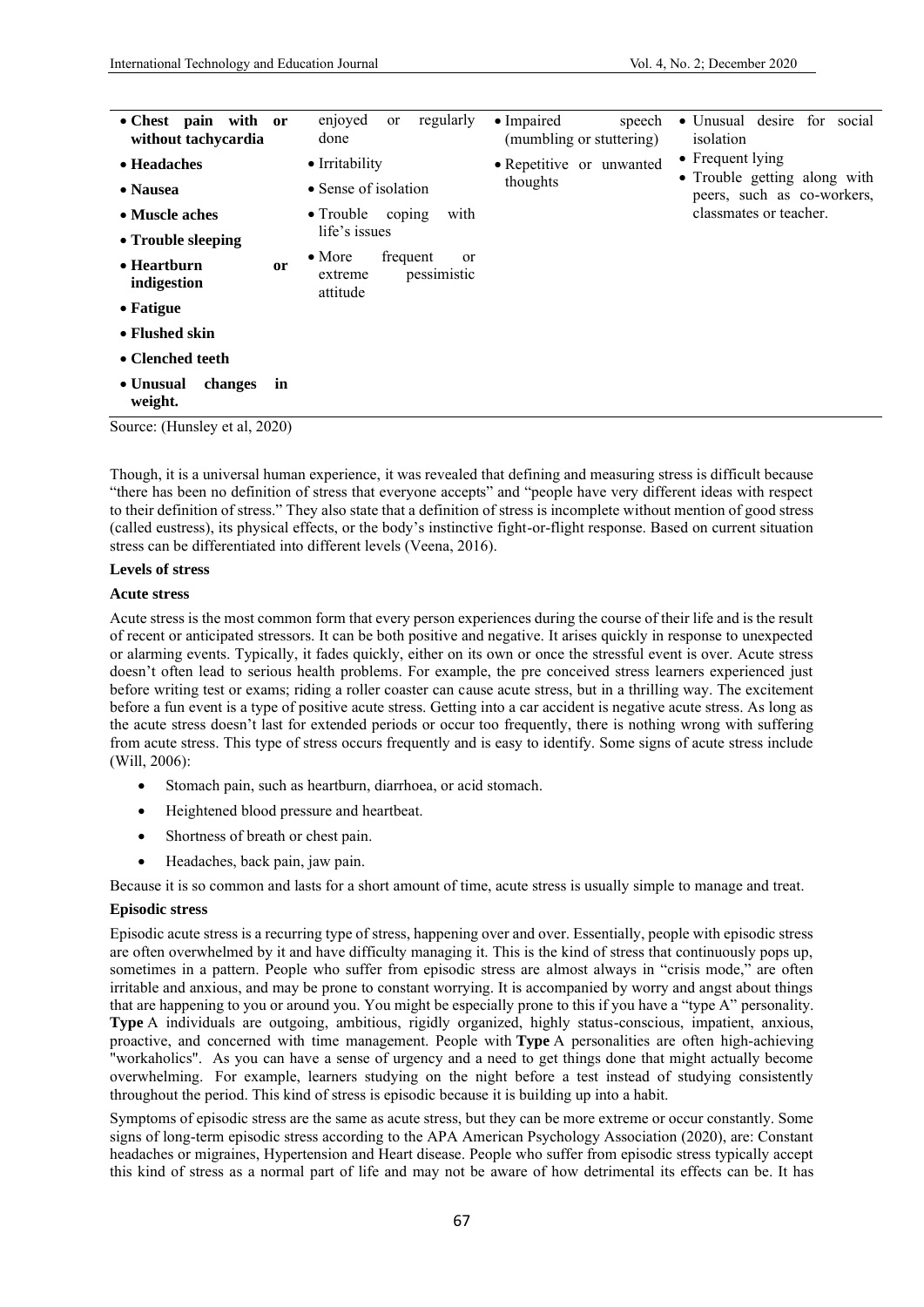been noted that it may be difficult for sufferers of episodic stress to get treatment because they are so used to feeling its effects and accept them as normal.

# **Chronic acute stress**

Chronic acute stress can be thought of as never-ending stress that relentlessly wears away at you. If you don't see an end in sight, if you are facing something that has no way out, then you are likely to begin suffering from chronic stress. It often arises in response to situations that feel hopeless and beyond your control, such as a troubled marriage, a toxic job, or poverty.

This type of stress eventually begins to affect your health, and can lead to heart problems, strokes, or even cancer, among other issues. Chronic stress definitely requires reaching out for help. Treating chronic stress can be challenging, and almost always necessitates the help of a professional to make long-term progress in recovery (WHO, 2020).

#### **Types of stress**

Whether students attend college online or in-person, they will most likely face new stressors during their time at school. As they begin to notice how they and their body react to it, they may come to recognize symptoms that only appear in certain situations. Understanding the type of stress they are experiencing, when they encounter these challenges can help themselves overcome them without feeling drained.

Dr. Karl Albrecht, a social scientist, and management consultant outlined four main varieties of stress: time, anticipatory, situational, and encounter (Kraag et al, 2006). While these different types can be experienced in many different situations, from the workplace to the home, they are especially relevant to the life of a student.

#### *Time stress*

Time stress occurs when you feel worried about time, and more specifically when you don't have enough time to accomplish all necessary tasks. People often experience this when they fear they can't meet their deadlines or will be late to a meeting or appointment.

As a student, you may feel time stress in several different ways. You may worry about being late to your classes as you learn the geography of your campus or if you have to get home and log onto your computer for a lecture after finishing your home chores. You may also panic about the heft of your workload or the quality of your work for class, which can be a difficult adjustment, whether you're attending college or class for the first time or returning after a break.

## *Anticipatory stress*

You may feel this kind of stress in both a vague and concrete way during your studies. If you feel anxious about a forthcoming test, assignment, or presentation, you are experiencing a more concrete form of anticipatory stress. If you have a sense of dread or fear of uncertainty about your future in general, that is a more vague manifestation. Students may feel this kind of stress more frequently as they get nearer to graduation and are making decisions about their life after college.

#### *Situational stress*

You experience situational stress when you are in an upsetting or alarming situation that you cannot control like present situation of COVID 19. Unlike time-related and anticipatory stress, this kind of stress happens suddenly and with little — if any — warning. In fact, you may not have anticipated the situation at all.

For students, this type of stress can arise in a number of different circumstances. It may come from something as minor as forgetting your words during a presentation, or as major as a phone call about a family emergency. This kind of stress can occur during a number of situations, from receiving a poor grade on an assignment, to arguing with a friend, to nearly hitting a car in front of you on the road.

## *Encounter stress*

Encounter stress results when you feel anxious about seeing certain people, either alone or in a group. You may not enjoy spending time with them or have difficulties communicating with them. Whatever the reason, there is something about this person or group that makes you anxious. Encounter stress can also occur if you have spent too much time with others and feel burnt out, even if you like being around them.

Students may feel encounter stress in situations ranging from intimidating professors to unfamiliar classmates. Further, you might only experience this feeling with a person for a limited amount of time. For example, you might dread seeing your roommate for the first time after an argument, but the stress may disappear after you resolve the issue

## **Different stressors among students during COVID 19**

Though, everyone experiences it differently and has their own distinct stressors. The common stressors revealed in the current study by the authors are: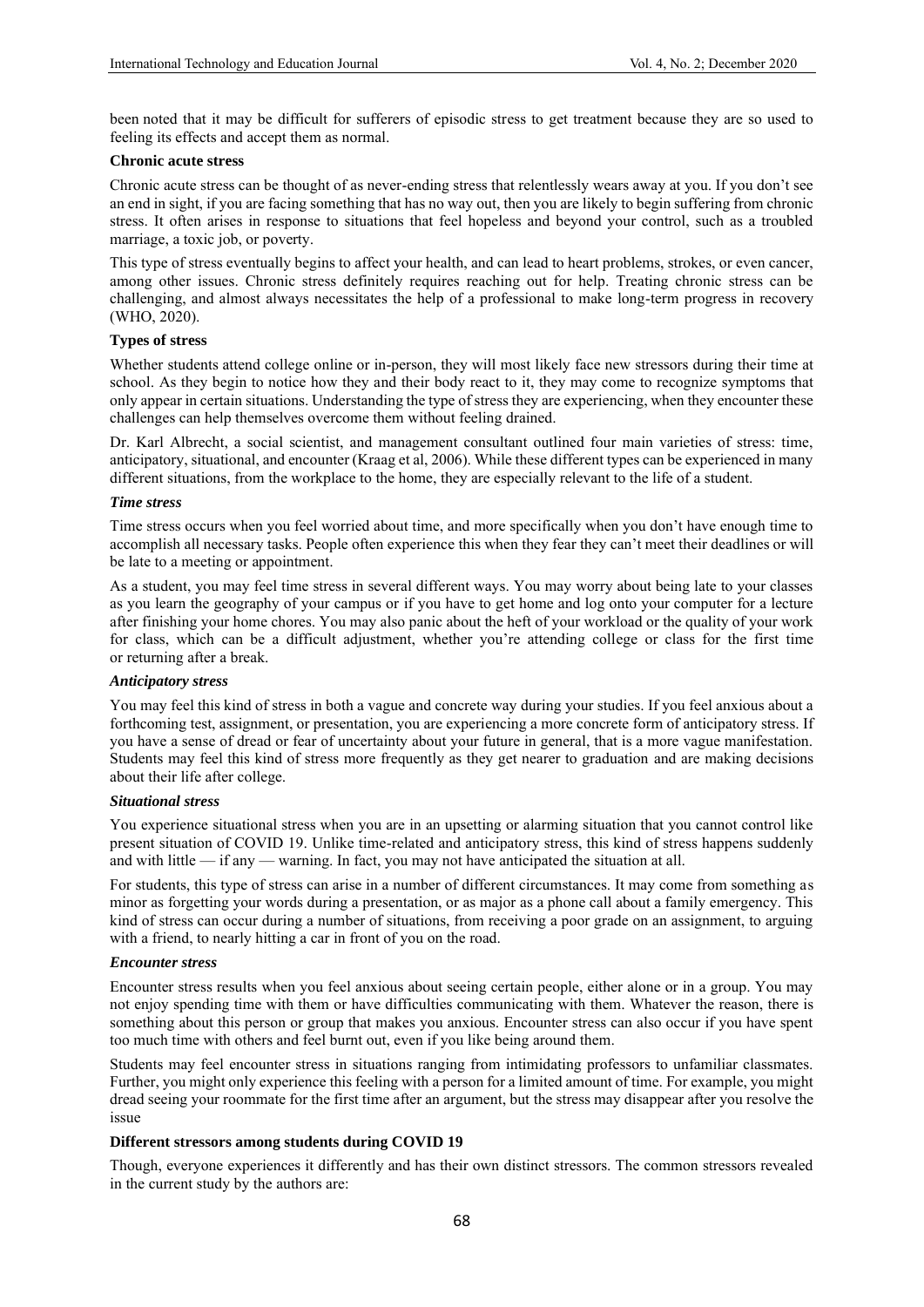## Academic

This may be the most common long-term cause of stress for college students. Student life has many benefits, but it also imposes inevitable stresses. For those who are already battling depression or have an existing vulnerability to it, these stresses can trigger anxiety and episodes of depression. Academic pressure related stress has been identified as one of the prime types in the stress in student learning process. It is undoubtedly one of the biggest problems faced by the current student force during COVID 19. It is also becoming an escalating nerve-racking problem for both teachers and students. Beyond doubt, stress management has been one of the buzzwords for student's commitment towards their performance on academics, student's relation with fellow students, the more they try or worry the less they can study effectively (Albers et al, 2017). Their mind is racing everywhere they try to relax but all they can think about is study when they try to study you cannot. There are individuals tormented by the educational stress and are unable to spend time with their own. Even though it seems manageable, after a while if it is not saddled it will create adverse effects on the student's performance. It is just not the physical presence in the educational institution but also the pre- and post- time of studies need to gear up for and travel to the colleges and back home to. So it is absolutely imperative to understand the reasons for stress among students and its impact on their effective learning

Among the significant factors that affect student's ability to adapt to the stresses of studying epoch is academic vitality (Jennings, 2009). Academic vitality means an adaptive response to various challenges and barriers experienced during education (Folkman, 2015). It means exuberant physical strength or mental vigour, capacity for survival or for the continuation of a meaningful or purposeful existence. When a person does things instinctively, does not feel not only frustrated and tired, but also constantly feels the strength and increased energy, and overall has a sense of inner vitality (Jennings, 2009). Therefore, the academic life has a relationship with the individual's adaptation to the various situations of the academic period, feelings of self-efficacy and empowerment in the face of challenges, experiencing less anxiety and depression, a sense of responsibility in dealing with the academic tasks and better academic success (Folkman, 2015).

#### *Class scheduling and credit load.*

Scheduling your classes of different subjects may stress you out. Trying to sign up for the courses at times that work well for you, and making sure you're taking all your necessary prerequisite classes, are just a couple of the many factors that you need to consider. For some students, this may be the first time they have to create their own schedules. You may not know how many credits you should be taking, or what class times are best for your academic performance. You might get frustrated with yourself after a few weeks of classes if your schedule is not what you hoped it would be.

## **Ways to handle stress from class scheduling and credit load**

If your schedule is overwhelming, remember that it isn't permanent. Your current classes will end, and you will have to build an entirely new schedule in a few short weeks or months. Use that opportunity to make a schedule that's better suited to fit your needs. Make your schedule flexible.

#### *Grades and exams*

Academic performance is another stressor that you may encounter as a student. You may feel pressure to get certain grades in your classes due to a number of factors, such as meeting the expectations of teachers, parents and even self. Good grades fulfil your desire to go on to another programme and your desired career. You may study frequently, but get so anxious about taking an exam, that you find yourself unable to do well (or in some cases, to even take the test). One of the causes of test stress is the fear that you didn't study enough. Further, balancing your classes, family responsibilities, work schedule, and social life can be hard due to the increased workload and greater difficulty of courses. In some classes, tests or projects also make up a large percentage of students' grades. So, this is also a stressor.

#### **Ways to overcome grade and exam stress**

Conquering school-related stress can be tricky, as you are constantly surrounded by your stressors and equally stressed classmates. However, you are at school to learn and grow, not to get straight A's on your report card. Focus on getting your education instead of getting certain grades. Grades will come in automatically if you will take your learning seriously. Study as much as you can. Focus on one exam at a time. Avoid think of an exam ahead of you. Think about subject matter not Exam. Don't visualise the exam during studies. Study in the same classroom or building where you will be taking the test or doing practice problems under timed conditions. Get a tutor to help explain concepts, someone to double check your work or using something as simple as flashcards to study, but finding someone to help you study more effectively can make all the differences.

## *Future:*

For many students — traditional ones in particular — being in school is comfortable. The prospect of life after college can be daunting simply because it is unknown and unfamiliar. For even the well-prepared student, the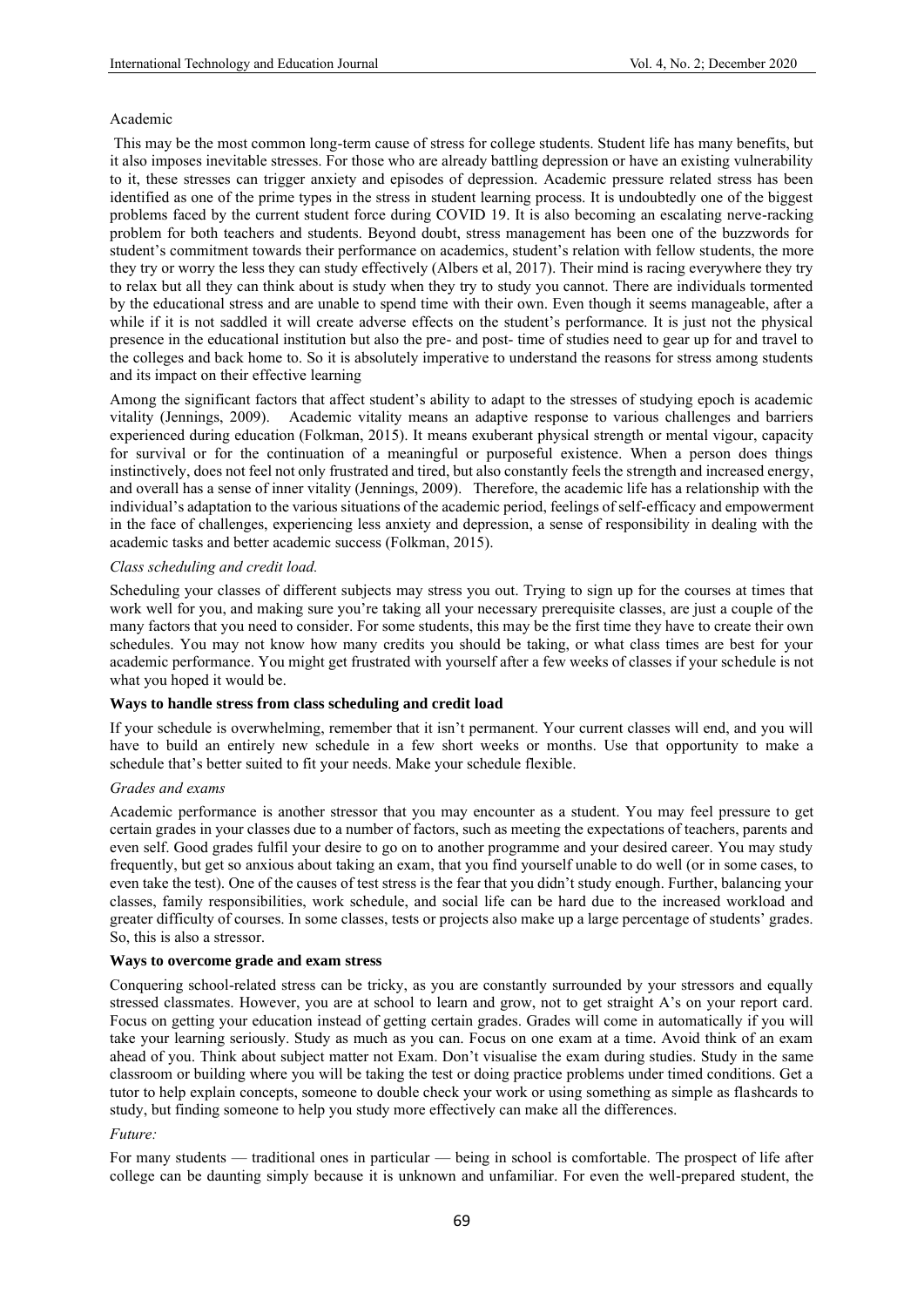unpredictability of life outside of school can be stress-inducing. Your stress may be amplified if it seems like all of your friends and peers already have a future plan that they seem confident about. You might feel anxious if you don't have any idea what you want to do; on the other hand, you may question decisions you've already made about your future. Facing poor employment opportunities when they finish their programs, feel stress associated with the uncertainty of their career choice and future prospects.

## **Ways to plan your future and avoid stress**

The uncertainty of the future can be difficult to handle, but you aren't alone. Don't hesitate to reach out to your friends, family, professors, or advisors career and guidance team and councillors for help and advice as you start to think about what you want to do after graduation. Go for aptitude test if you are confused with your career choice. This test results will be your path guide. Discuss with your career and guidance teacher.

## *Health*

In a survey conducted by the APA (2020), 63 percent of adults cite "health-related concerns" as their number one source of stress after academic stress.. For college students, in particular, worries about or issues with health might be a major stressor because according to them it impact academic performance (Albers et al, 2017). It was further reported that the academic performance of nearly 30 percent of students was impacted by a physical ailment, ranging from allergies to bronchitis (Almojali et al, 2017). Regardless this, if the cause is a simple cold, mental health condition, or chronic illness, one thing remains the same: when you're sick, it can be difficult to keep up with your studies. If you are contagious, you should avoid attending class (unless you are a distance learner or can sit in on the lecture at home), which means missing out on important information from your teacher. Even if you aren't contagious but are simply feeling under the weather, you may not have the energy to focus on the teaching, learning and assignments.

# **Tips to maintain your health as a student**

If a particular illness is going around your campus or community, try your best to avoid contact with anyone who is contagious and wash your hands frequently and follow other precautionary instructions. In the present scenario of COVID 19, wear mask, social distancing, sanitising or washing your hands, not sharing your articles and not having party. Everyone gets sick on occasion; accept that, despite your best efforts, you might too. If you do catch something, take care of yourself and rest and as much as possible and medication before resuming your normal activities. Watch your diet. Eat well and eat properly. For example too much caffeine can exacerbate the physical symptoms of test stress.

## *Personal*

Another source of stress is the difficulty of achieving social intimacy. Your relationships with friends, family members, and significant other can change after you start college. Students tend to lack the time and/or the opportunity to develop interpersonal relationships. School may be a bigger priority than ever before, and as you navigate the challenges associated with that, you may have less energy to give to your loved ones. Feeling like you aren't as close to your support system, in addition to dealing with the pressures of school, can create tension in your life (Bayram et al, 2019).

## **Tips to balance relationships in college**

Make an effort to only befriend people whose company you enjoy. Your time at college is too short to spend interacting with people who you don't get along with. Whether you are working in a group project online, or engaging in a class discussion via chat, you have the opportunity to be selective about whom you give extra energy to. You can make lifelong friends in college, so try your best to only invest your time and attention into the relationships that matter to you. For alleviating distress include improved orientation for new graduate students, more flexibility in core requirements, and expanding the role of faculty advisors/councillors

## *Finances*

Over the past few decades, the cost of education at traditional schools has risen notably. Combined with other expenses — like the cost of housing, food, and books — students may feel stress over their finances while they're in school. Even if you qualify for aid, receive help from your family members, or work during the school year, you may still feel stressed about money. Students may feel further stress because of loans they have to pay off after graduation. The debt you acquire can be a burden before you complete school because it can affect your finances for years after, as well as during, college. In addition to being on your own physically and may be even emotionally, you may also be on your own financially. Everything from rent and food to gas and entertainment is now your financial responsibility. You might find that you need o take on a part-time job when you are not in class. Even if you have a scholarship or a loan, or have a "full ride" that helps you pay for it all, there are still the required phone calls, questions, paperwork and deadlines that have to be met in order to ensure the funds keep coming (Eisenberg et al, 2007).

## **Ways to overcome stress from finances.**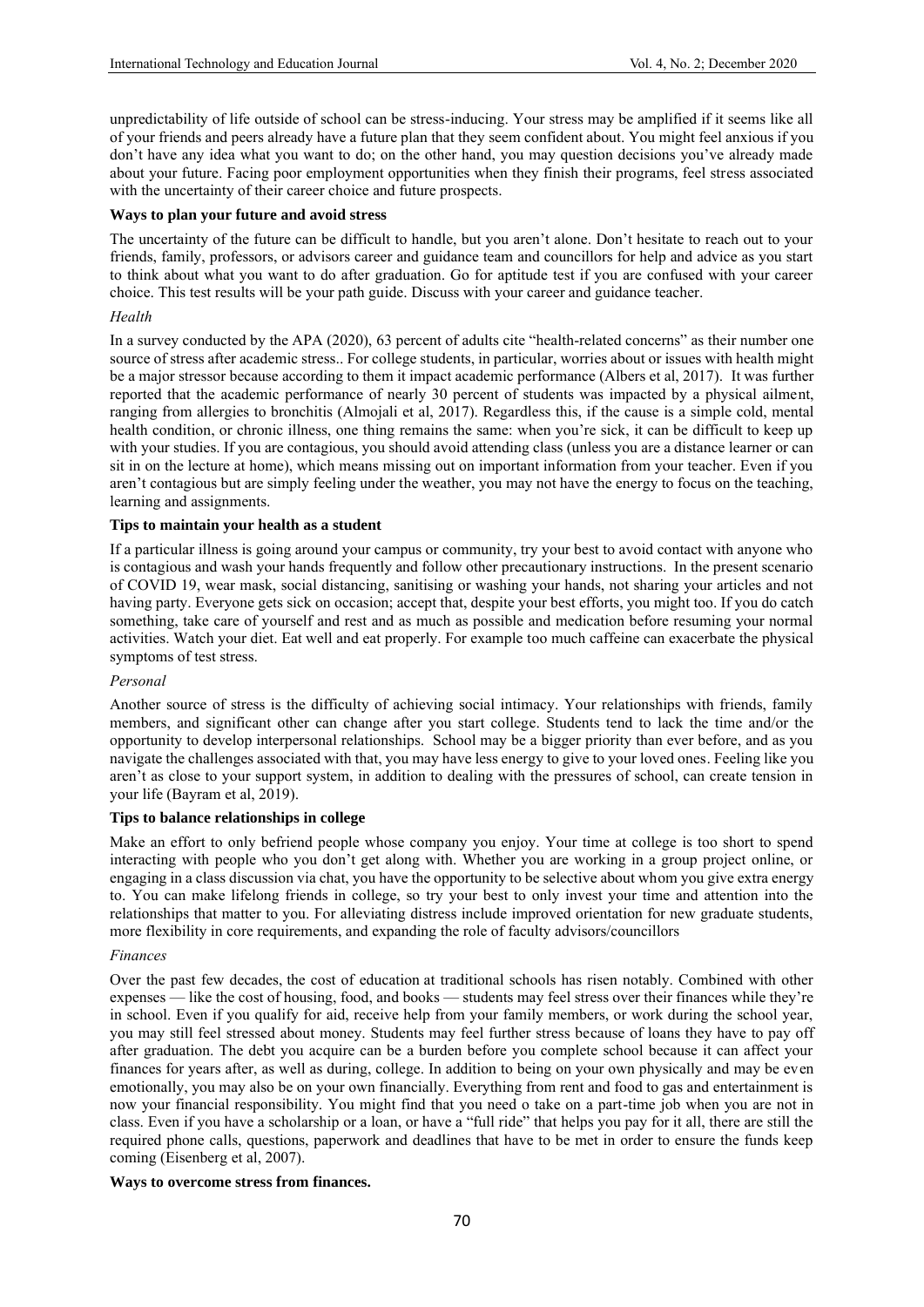Research has shown that positive thinking may improve physical well-being, produce lower feelings of depression and produce lower levels of distress. Always keep in mind why you chose to pursue a degree in the first place, and remind yourself that it can lead to better job opportunities after you graduate. Experts still believe that, in the longterm, education is worth the investment.

# *Family life*

For many students, college is the first time they have lived away from home or been away from their family for any significant period of time. Besides that, it's a very unfamiliar environment. Everything is different – the food, the people and the living accommodations. Even though most students eventually get used to these new things without a problem, the first few weeks of college can create a stressful environment. This is true even if you are truly excited about the changes. Remember that even positive changes can induce stress (Kessler, 2012). In college or during student life, you have to figure out the right balance between school, family, and other chores. The academic load at different levels of education will often increase and involves more complicated work. Attempting to keep up with that, on top of your job and family responsibilities can add additional stress to your daily life especially if your family and work obligations are so demanding that you fall behind with your academic work. For non-traditional students, in particular, achieving that balance can be difficult. While traditional students may be worried about missing another call from their parents, if you are a non-traditional student, you may have children of your own to take care of. You may have to focus your energy on financially supporting your family or caring for your sick parents or children if you have one, instead of school.

## **Tips to balance family, school, and work**

These strategies can help you establish boundaries between the different areas of your life, in order to give each one the attention it needs. Keep in mind that it's also important to be able to adapt to new concerns and demands. You may feel stressed to a greater extent if you feel like you can't make necessary adjustments to your plans.

## **Managing stress as a student: Recommended approach**

# *"Instead of rushing unconsciously into your day set aside a few minutes to sit quietly with yourself. Make sure you are calm, centred with your intention for the day. This way you are prepared for a harmonious positive experience"*

In college, stress is inevitable, but it doesn't have to dominate your life. Do your best to understand what kind of stress you're feeling, what's causing it, and how you can respond to it productively. By addressing your stress in a healthy way, you are doing all that you can to make the most of your college education. There are many ways you can manage your stress as a student. Just as everyone experiences stress in their own way, we all have our preferred methods of coping with it. However, not all stress management strategies are healthy, and some may leave you feeling even worse than you did before. To overcome stress as a student it's crucial to learn how to cope with it productively. After all, you can't control the stressors in your life, but you can choose how to respond to them.

Eliminating distress without attempting to maximize eustress is the way by which most of the stress management theory work. By removing distress you can create a vacuum in your life which you will unconsciously fill with either the same distress you previously pushed aside or from some other negative source of pressure. If you will work effectively to produce eustress, you won't have to worry about defaulting to negative feelings and drained energy when you find yourself with some free time. In addition to that there are also several other reasons which will lead to stress for a college student.

*Academic Stress*: Increase in workload over insufficient time, new responsibilities, difficult exams, challenging classes, low grades, deadlines to meet, scheduling issues to coordinate and a more independent nature are the various academic reasons which will prompt a student's towards stress.

*Social Stress*: Creating a new social network, separation from home and finding less parental support, living with a roommate, balancing school work with friends or part-time jobs and dealing with the demands of young adult relationships are the elements of social stress.

*Other Stresses:* Daily hassles , financial crisis, studying long, hard hours and waking up early for classes, logistics of living independently (i.e., laundry) new students deal with abrupt change from one college to another college are the major cause of stress. There are two different ways of managing stress; Unhealthy ways to manage stress and healthy ways to manage stress.

## **Unhealthy ways to manage stress.**

## **Smoke, use drugs or drink**

Though it may be tempting to reach for a cigarette or glass of wine after a difficult day, it may not be the best way to unwind. Smoking, drinking, or using drugs may offer stress relief in the short-term, but after their effects wear off, you may find yourself feeling more stressed than before. For instance, researchers have found that drinking alcohol can actually exacerbate stress. Though turning to drugs and alcohol might seem to relieve stress in the short term, it is a recipe for disaster. The negative problems that quickly result will turn your future into a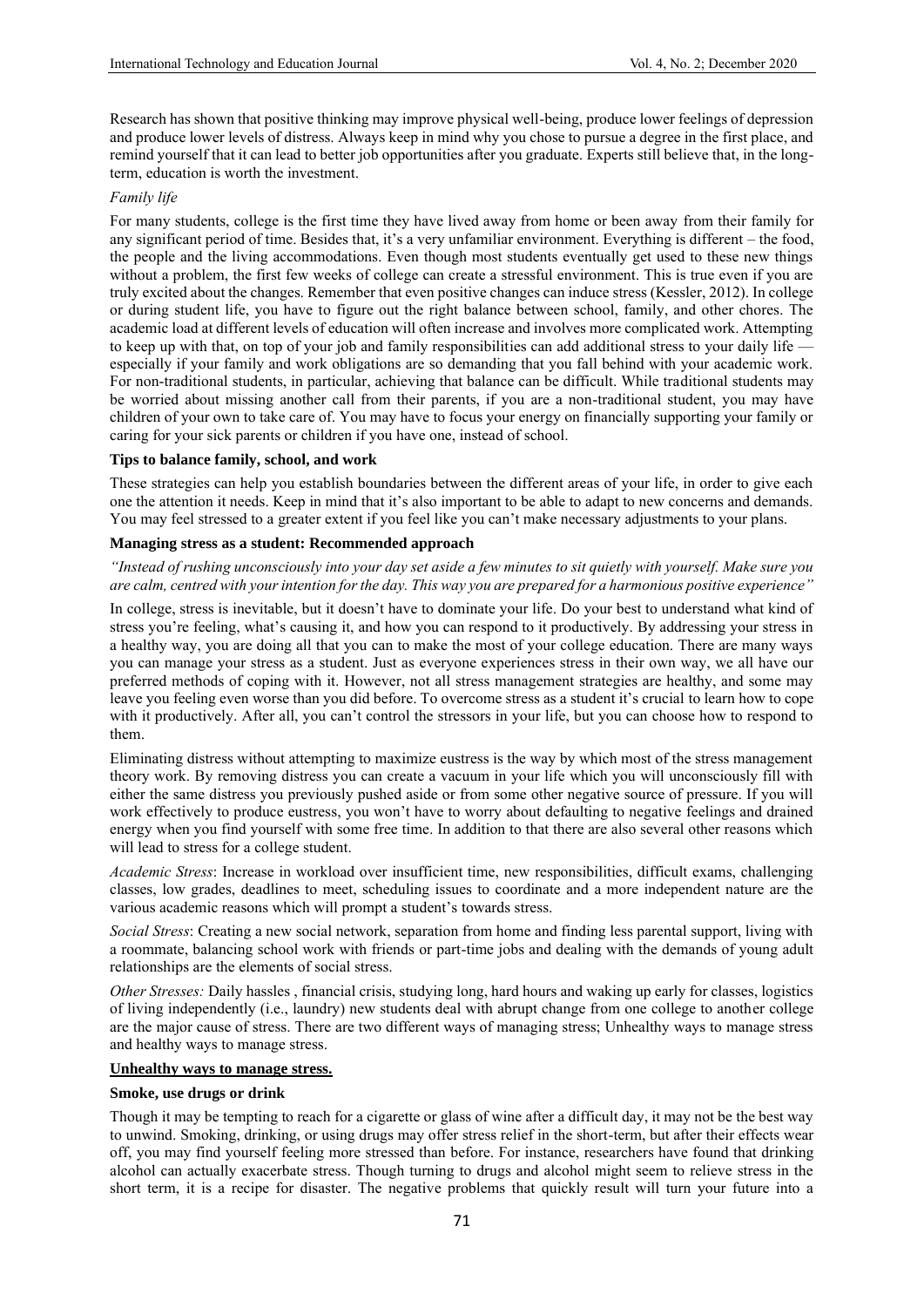nightmare. Any sort of addiction can quickly spiral into something you can't handle. Avoid anything that might seem to be an addictive trigger for you, including substances, gambling, and the like.

# **Spend compulsively**

When you're feeling down, your instinct may be to go buy yourself a treat as a pick-me-up. Buying yourself a gift every once in a while is fine, but if shopping or spending money is your go-to method of relief, you may be creating more stress for yourself by putting a strain on your finances or adding objects you don't really want to your home.

# **Over and under eat**

When stressed, you likely either crave comfort food or find that your appetite is gone altogether. Either way, you should try to maintain your regular eating habits when you feel stressed, as eating too much or too little can have a lasting negative effect on your physical health.

#### **Ignore the stressor**

It's okay to take a break from your problem to cool off and think of a new solution, but ignoring it altogether may not be the best idea. You may not be able to let it go entirely and the stressor will likely linger in the back of your mind until you can't neglect it anymore.

#### **Procrastinate with social media, streaming services, etc.**

There is no shortage of digital distractions you can lose yourself in to avoid stress. While it's healthy to find a balance between work and relaxation, it's important to place limits on your use of digital media. The more time you spend streaming content or scrolling through your social feeds, the more you'll fall behind in your work and add to your overall stress, which will feed this negative cycle of avoidance.

#### **Healthy ways to manage stress.**

#### **Confront the stressor**

Perhaps one of the best ways to manage your stress is to simply deal with the cause of it directly. If your busy schedule is making you anxious, sit down and see what you can change. If you're attending a traditional university, and are finding that it just isn't going to fit with your scheduling needs, consider transferring to an online university that may be a better fit.

## **Time management**

Proper time management is one of the most effective stress-relieving techniques (Macan et al., 1990). Whether it's relaxation, work or study, time must be spent wisely. Students must be able to design and stick to a timetable. Choose a relaxing break between work and study, even if it's just taking out time to breathe. Developing a schedule and managing time properly indicates goals and priorities. Always students should try to plan ahead and avoid procrastination, and then they can manage stress effectively. However if they are stretching too thin and running behind, then it is always advisable to stay calm and focused. Hence, make a 'To Do list' or a planner and keep track of deadlines and schedules and learn to say 'No' so that they can beat stress.

#### **Being organised**

Organization is very important in academic life for dealing with stress (Sinha, 2014). By keeping academic notes organized, turning in assignments on time, and keeping track of all deadlines, stress can be reduced to a great extent. Always make a habit of keeping the system of organization of note-taking, keeping track of assignments, and other important papers. As a result of which they can develop a good study environment where they can concentrate, focus and get things done. Moreover if they are well organized, they can bring the peace of mind that comes from knowing where everything is, remembering deadlines and test dates, and clearing mind of some of the mental clutter.

## **Exercise, Nutrition and Sleep**

A proper exercise, healthy diet and enough sleep can beat stress to a large extent. They have to be to be wellrested, for a great stress relieves action. So make all work and live a stress free life.

## **Spend time with loved ones**

Surround yourself with people who you like to spend time with and enjoy their company. Being around someone who makes you feel comfortable can relieve a great deal of stress, even if you don't talk about what's troubling you*.* A cup of coffee with family or friends is all you need to bring your stress levels back to normal. Stress can also get worse if a person feels lonely. By letting out all your thoughts to someone you trust, you immediately feel a lot better. In addition to the health benefits of stress management and relaxation, Students can also enjoy the benefits of improved relationships with friends family, parents and teachers. When they are stressed their family feels the effects of that stress, and it is common to take out some of the anger and frustration on family. Family can feel like they are walking through a mine field, never knowing when stress level will trigger an explosion of frustration. If stress is reduced it leads to more relaxation making them happy, and in turn, family friends teachers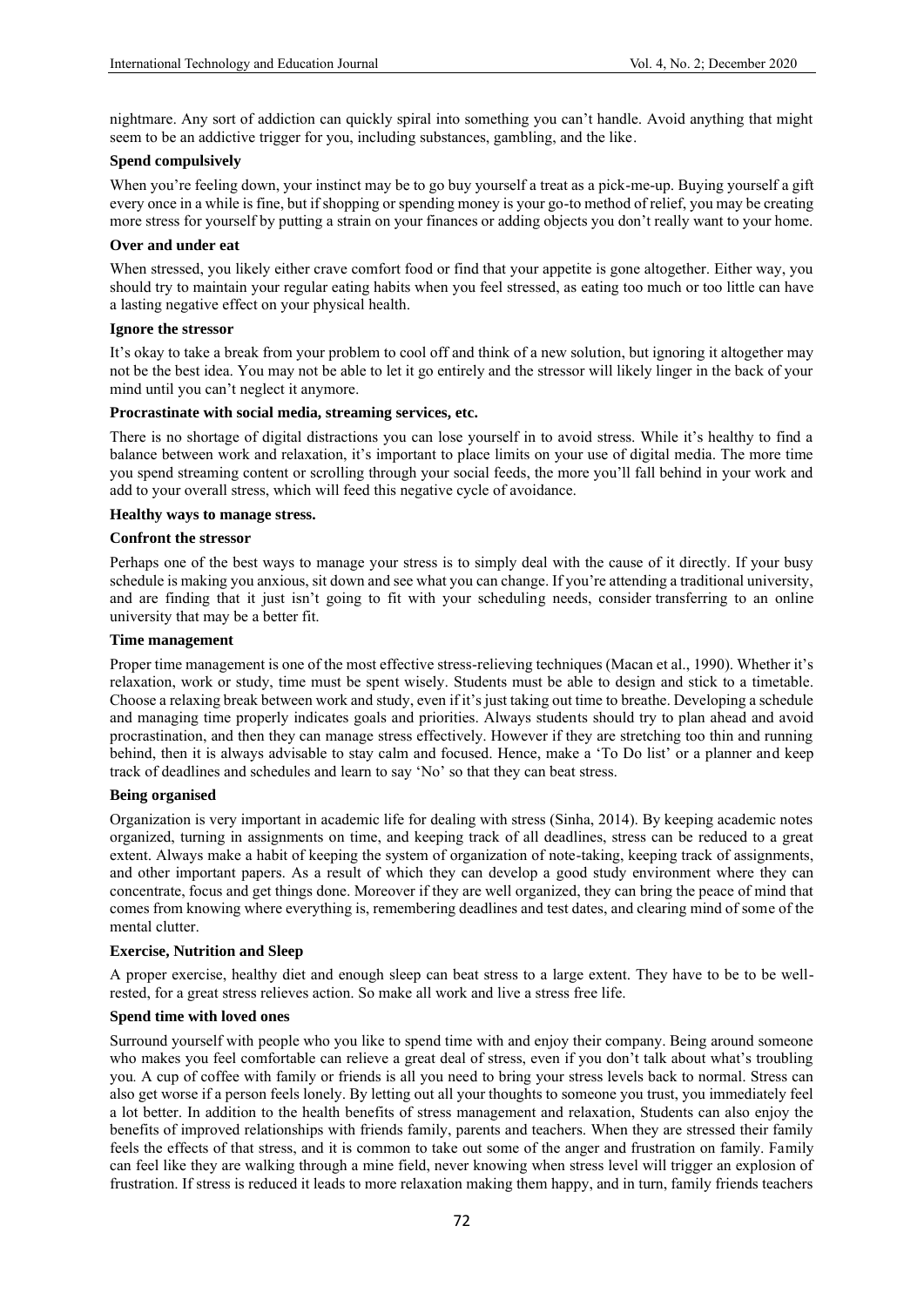will be happier. Stress management and relaxation should be practiced by everyone, especially those who work from home. Reducing stress can lead to many benefits including improved health and improved relationships. Using stress management techniques like knowing your triggers, exercising, meditating, organizing and taking vacations are essential ways to de-stress and learns how to relax

*"Happiness is not about getting all you want, it is about enjoying all you have."*

#### **Take a break**

Between your classes, homework, and other obligations, you may find most of your days booked solid with plans, activities, and tasks that need to be done. If you feel overwhelmed by all that you need to do, take a break. Schedule an afternoon where you don't have to do anything but read your favourite book or watch a movie. You may not be able to drop everything on your to-do list at once, but don't hesitate to spend some time not doing anything. *"Every day may not be good, but there is something good in every day. Try to find that"*

#### **Get professional support**

You may find yourself needing more support than your loved ones can offer or grappling with stressors that are too much for you to deal with. Don't hesitate to reach out for help from a professional. Your school likely has many support resources available to help, even if you are an online student.

#### **CONCLUSION AND DISCUSSION**

COVID-19 affected everyone at global level. Previously 100 years ago this lockdown was implemented to fight with Spanish Flu. Now in this COVID-19 people are also feeling tired and anxiety due to lockdown. Students are facing loss in their studies. These all things lead to cause disturbance in their mental state. The conclusion of the study is that students are having the stress level at severe level and by the increasing days stress level is also increasing. Students are also using the coping strategies like yoga, exercise, diversion therapy such as spending time with family and watching television. Academic, environmental, social and health problems all play an important role in the development of stress. Academic factors are the most important stressors; hence the need for specific and targeted measures to decrease substantially the burden of stress on the students. Teaching techniques and college environments should be adapted to the needs of the students. The productive utilization of existing student welfare systems, development of more 'student-friendly' environments and regular periodic extracurricular activities with universal participation can prove to be useful stress-busters. Similarly, students living in hostels were observed to be prone to develop stress; thus, a periodic review of hostels, with feedback from the students, should be conducted and the complaints of students should be promptly addressed. The majority of students were in favour of stress management education being included in the curriculum, and hence steps should be taken for its incorporation. Health is a major concern of students, and therefore the promotion of healthy dietary and lifestyle habits should be encouraged. Additionally, teachers, parents and even students themselves should be aware that undue expectations about academic achievement can lead to stress. Finally, regular study habits and adequate preparation can help students to avoid stress and make their learning effective.

## **REFERENCES**

- Albers, B., & Pattuwage, L. (2017). *Implementation in education: Findings from a scoping review*. Melbourne: Evidence for Learning. doi: 10.13140/RG.2.2.29187.40483
- Almojali, A. I., Almalki, S. A., Alothman, A. S., Masuadi, E. M., & Alaqeel, M. K. (2017). The prevalence and association of stress with sleep quality among medical students. *Journal of Epidemiology and Global Health*, 73, 169–174. Retrieved from <https://www.ncbi.nlm.nih.gov/pubmed/28756825>
- American Psychological Association (APA), (2020, May 30). Stress in the time of COVID 19. Retrieved on 07/07/2020.
- Bayram, N., & Bilgel, N. (2019). The prevalence and socio-demographic correlations of depression, anxiety and stress among a group of university students. *Social Psychiatry and Psychiatric Epidemiology*, 438, 667– 672.
- Blonna, R. (2005). Coping with stress in a changing world. U.S.A.: McGraw-Hill CompaniesInc.
- Brooks SK, Webster RK, Smith LE, Woodland L, Wessely S, Greenberg N, et al.(2020). The psychological impact of quarantine and how to reduce it: rapid review of the evidence. Lancet. 395(10227):912–20
- Centers for Disease Control and Prevention. Information for healthcare professionals about coronavirus (COVID 19) [Internet]; 2020 [cited 2020 Jun 23]. Available from: https:// www.cdc.gov/coronavirus.
- Center for Disease Control and Prevention. Coronavirus Disease 2019 (COVID-19) Coping with Stress [Internet]. Vol. 49, Center for Disease Control and Prevention Publication. 2020. p. 30. Available from: <https://www.cdc.gov/coronavirus/2019-ncov/daily-life-coping/managing-stress>